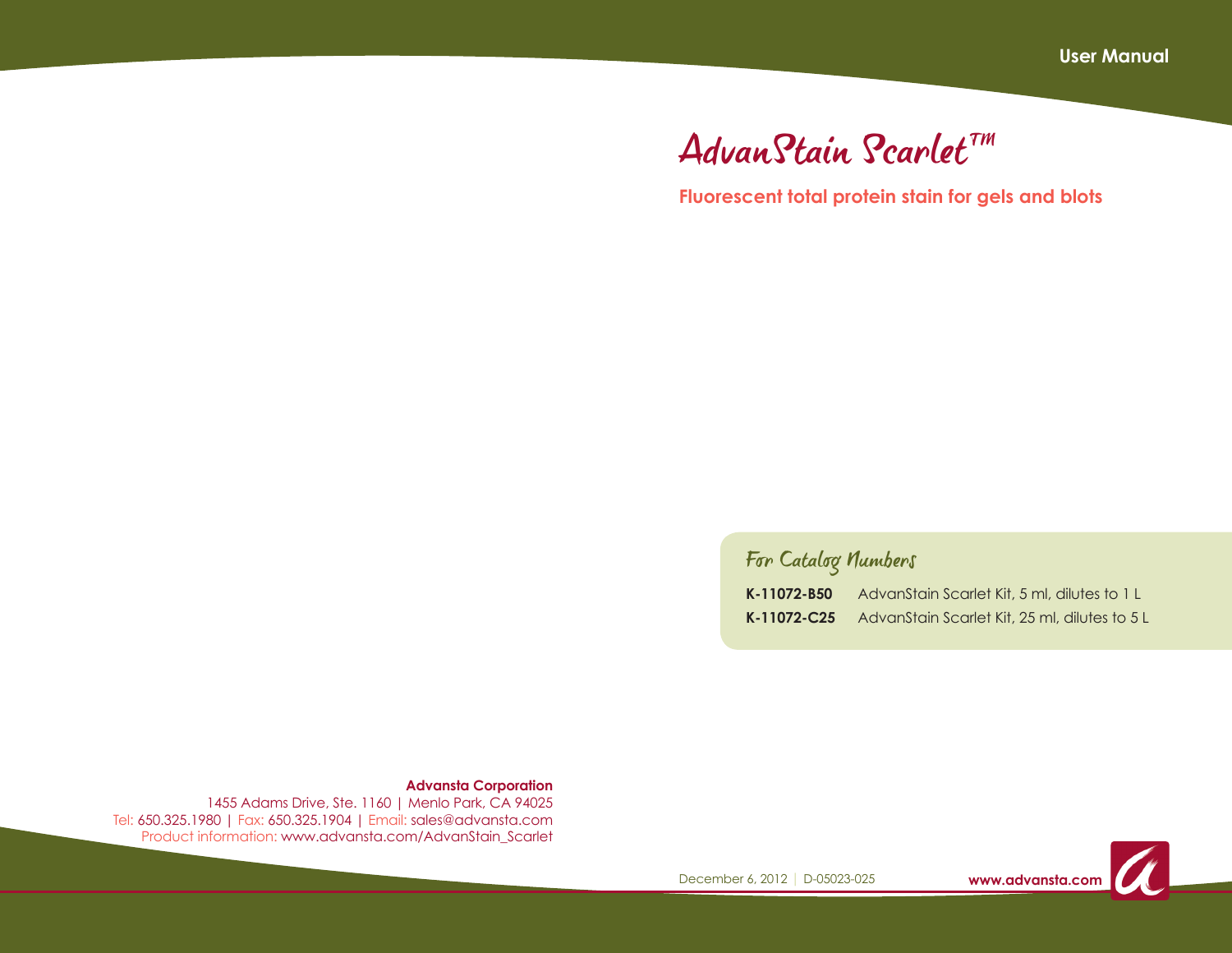# Important Information

The following instructions are for use with AdvanStain Scarlet total protein stain, catalog numbers K-11072-250, K-11072-B50, and K-11072-C25. Please see the Kit Contents section for details.

# Storage Information

Store AdvanStain Scarlet Dye in a freezer at -15 ºC to -30 ºC in the original brown bottle provided and protect from light. The AdvanStain Scarlet Powder A and Powder B are stable at room temperature for one year.

### Warnings and Precautions:

- AdvanStain Scarlet total protein stain is for research use only.
- Always wear gloves when handling membranes and reagents.
- Refer to MSDS for additional safety information.
- The product is guaranteed to be free of manufacturer defect, and to function as described when the enclosed protocol is followed by properly trained personnel. Please see the Warranty section for more information.

# Table of Contents

| <b>Section</b>                                          | Page |
|---------------------------------------------------------|------|
| 1. Kit Contents                                         | 3    |
| 2. Shipping and Storage Conditions                      | 3    |
| 3. Additional Materials Required                        | 3    |
| 4. About AdvanStain Scarlet                             | 4    |
| 5. Excitation and Emission Spectra                      | 4    |
| 6. Overview of AdvanStain Scarlet Gel Staining Protocol | 5    |
| 7. Preparation of Solutions                             | 6    |
| 8. Detailed Protocol, Gel Staining                      | 7    |
| 9. Detailed Protocol, Blot Staining                     | 9    |
| 10. Destaining                                          | 10   |
| 11. Storage                                             | 11   |
| 12. Troubleshooting and FAQ                             | 11   |
| 13. References                                          | 12   |
| 14. Related Products                                    | 13   |
| 15. Warranty                                            | 14   |
| 16. User Notes                                          | 14   |

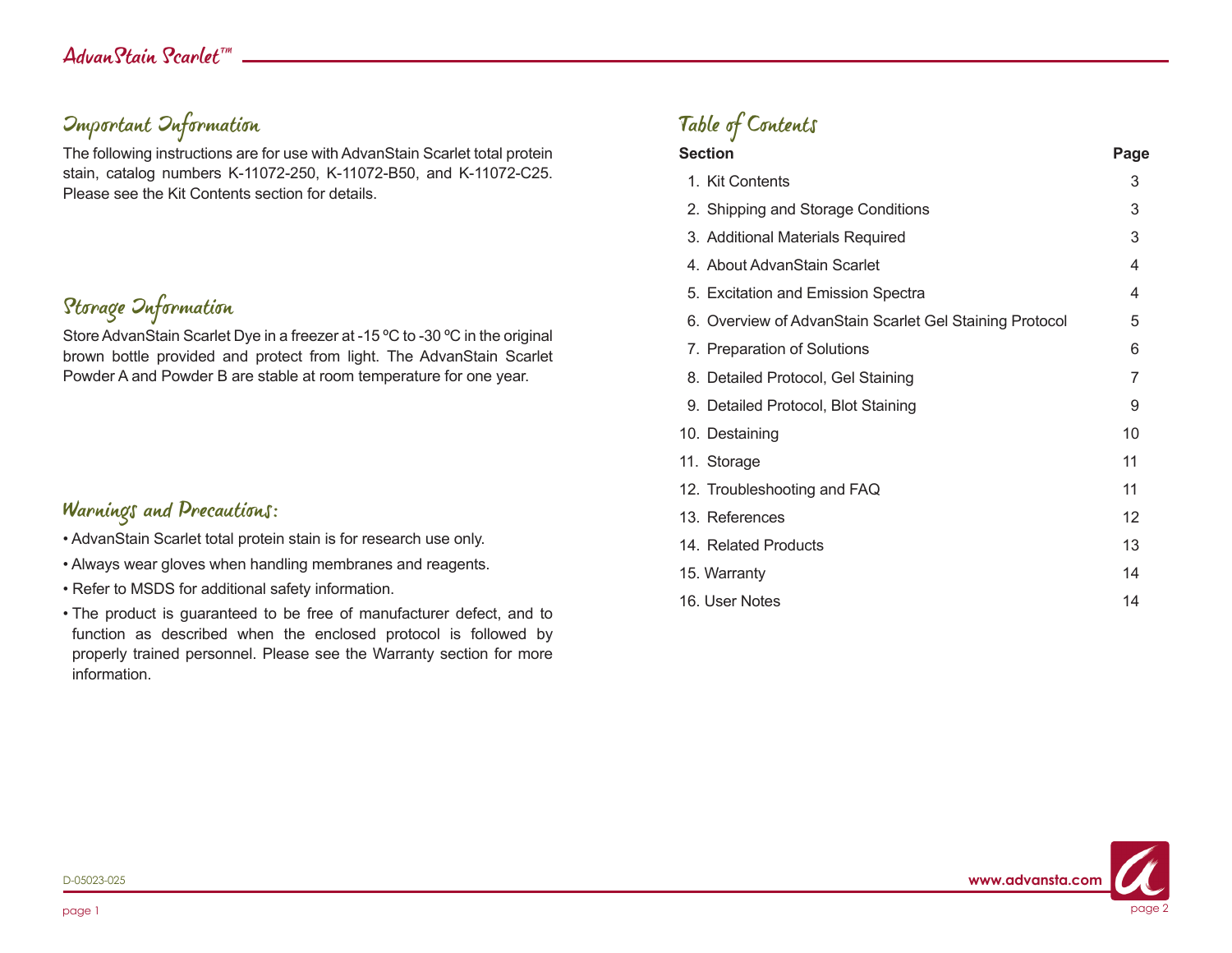### 1. Kit Contents

**Catalog Number: K-11072-B50,** AdvanStain Scarlet total protein stain, 5 ml

| <b>Item</b> | <b>Description</b>          | Quantity          |
|-------------|-----------------------------|-------------------|
| R-04016-C10 | AdvanStain Scarlet Powder A | $4 \times 10.1$ q |
| R-04017-C23 | AdvanStain Scarlet Powder B | 23.4 <sub>q</sub> |
| R-03016-B50 | AdvanStain Scarlet Dye      | 5 <sub>m</sub>    |

AdvanStain Scarlet Stain, 5 ml, kit is sufficient for staining twenty SDS-PAGE mini-gels (8 cm x 11 cm) or four full-size 2-D gels (17 cm x 17 cm).

**Catalog Number: K-11072-C25,** AdvanStain Scarlet total protein stain, 25 ml

| <b>Item</b> | <b>Description</b>          | Quantity           |
|-------------|-----------------------------|--------------------|
| R-04016-C10 | AdvanStain Scarlet Powder A | $20 \times 10.1$ g |
| R-04017-C23 | AdvanStain Scarlet Powder B | $5 \times 23.4$ q  |
| R-03016-C25 | AdvanStain Scarlet Dye      | $25 \text{ ml}$    |

AdvanStain Scarlet Stain, 25 ml, kit is sufficient for staining one hundred SDS-PAGE mini-gels (8 cm x 11 cm) or twenty full-size 2-D gels (17 cm x 17 cm).

# 2. Shipping and Storage Conditions

Product may be shipped refrigerated or frozen on blue ice or dry ice. Shipping at ambient temperature (below 27°C) is acceptable if the total dispatch time is no longer than 5 days. Upon receipt, store AdvanStain Scarlet Dye in a freezer at -15 °C to -30 °C in the original brown bottle provided and protect from light.

AdvanStain Scarlet Powder A and Powder B may be stored at room temperature in a dry location.

### 3. Additional Materials Required

- High-purity water (distilled, Milli Q, or equivalent)
- 100% ethanol
- Staining tray
- Shaking or rocking platform

### 4. About AdvanStain Scarlet

AdvanStain Scarlet is based on epicocconone, a small, naturally occurring fluorescent compound<sup>1</sup> that reversibly binds to lysine, arginine, and histidine residues in proteins and peptides to yield an intensely red-fluorescent product.<sup>2</sup> This unique mechanism provides sensitive quantification of proteins in 1D and 2D gels of all chemistries, on both PVDF and nitrocellulose blots<sup>3-5</sup> and provides unparalleled compatibility with Mass Spectrometry.<sup>6-8</sup>

### 5. Excitation and Emission Spectra

Optimal excitation wavelengths for AdvanStain Scarlet are 405 or 500 nm. Compatible excitation light sources include green (543, 532 nm), blue (488 nm), violet (405 nm) or UV (302/365 nm).

The maximum emission wavelength of AdvanStain Scarlet stain is 610 nm regardless of what excitation source is used. 610 nm band pass or 560 long pass filters may be used. The excitation and emission spectra of AdvanStain Scarlet can be seen in Figure 1.



Figure 1. Excitation and Emission Spectra of AdvanStain Scarlet Dye

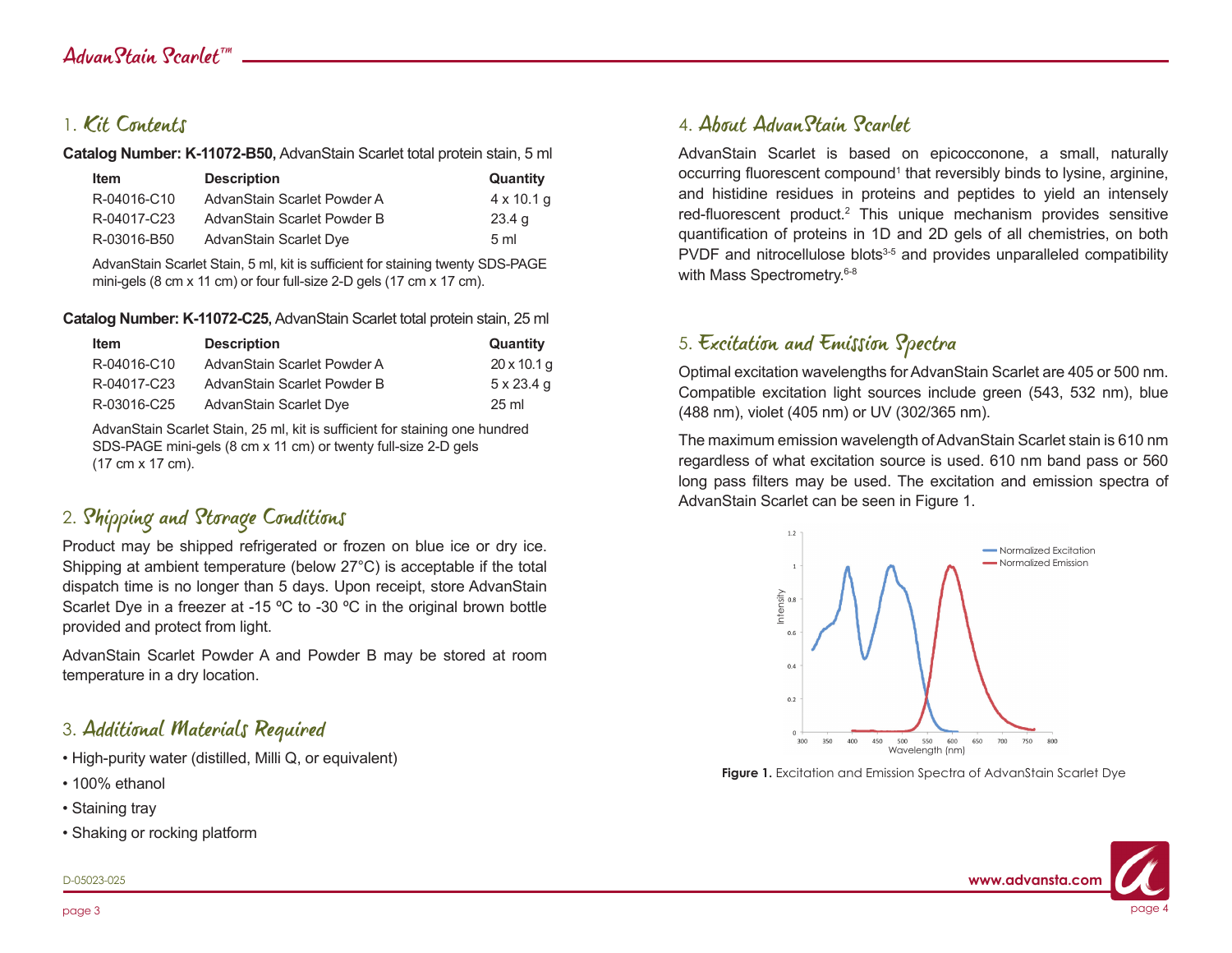# 6. Overview of AdvanStain Scarlet Gel Staining Protocol



# 7. Preparation of Solutions

Before staining, prepare Fix, Stain, and Wash solutions as described below. These solutions are stable for up to 1 year when stored at room temperature. Precipitates or dust present in the solutions will result in speckling on gels. If observed, filter solutions before use.

The amount of reagents in each packet of AdvanStain Powder A or B is sufficient to prepare 1 L of solution. Do not split the packets. Once a packet is opened, the entire contents should be used. For preparation of larger volumes, use more than one pouch.

#### **Fix Solution**

Add contents of one AdvanStain Scarlet Powder A packet (10.1 g) to 850 ml of high-purity water in a 1 L bottle. Mix until dissolved. Add 150 ml 100% ethanol and mix thoroughly.

#### **Stain Buffer**

Add contents of one AdvanStain Scarlet Powder B packet (23.4 g) to 1 L of high-purity water in a 1 L bottle. Mix until completely dissolved.

#### **Wash Solution**

Mix 850 ml high-purity water and 150 ml 100% ethanol in a 1 L bottle.

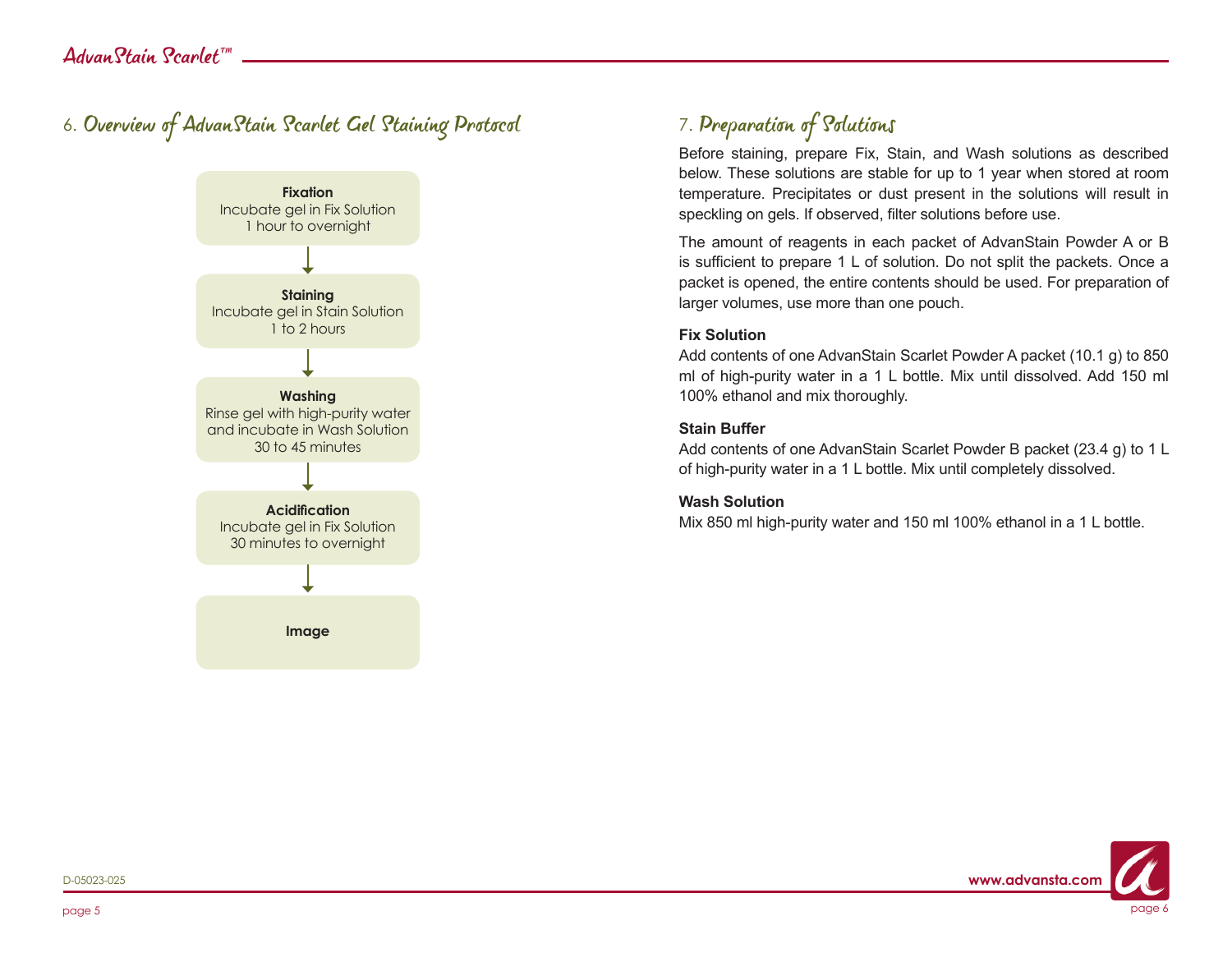# 8. Detailed Protocol, Gel Staining

| <b>Step</b>                                                                                                                                                                                                                                               | <b>Notes</b>                                                                                                                                                                                                                                                                                                                                                                                                                                                                                                                                                                    |
|-----------------------------------------------------------------------------------------------------------------------------------------------------------------------------------------------------------------------------------------------------------|---------------------------------------------------------------------------------------------------------------------------------------------------------------------------------------------------------------------------------------------------------------------------------------------------------------------------------------------------------------------------------------------------------------------------------------------------------------------------------------------------------------------------------------------------------------------------------|
| 1. Fixation<br>• Fix gel in Fix Solution for a<br>minimum of 1 hr with gentle<br>rocking.<br>• For correct volumes at<br>each step, refer to Table 2.                                                                                                     | . For gels thicker than 1 mm or backed gels, increase<br>the fixation time to 1.5 hr.<br>. The fixation time can be extended to overnight.                                                                                                                                                                                                                                                                                                                                                                                                                                      |
| 2. Staining<br>• Prepare the Stain Solution<br>immediately prior to<br>staining.<br>• Remove gel from Fix<br>Solution and place in Stain<br>Solution, minimizing carry-<br>over of the fixing solution.<br>· Stain gel for 1 hour with<br>gentle rocking. | · To prepare Stain Solution: Allow AdvanStain Scarlet<br>Dye to warm to room temperature. Mix thoroughly,<br>then dilute 1 part AdvanStain Scarlet Dye in 200 parts<br>Stain Buffer. Mix well. Refer to Table 2 for volumes of<br>solutions used for different gel sizes.<br>• Stain Solution will degrade over time. Prepare only as<br>much as is needed and use immediately.<br>. Increase staining time to 1.5 hours for gels 1.5 mm<br>thick or backed gels. Extending the staining time to 2<br>hours will not affect results.<br>• DO NOT stain for longer than 2 hours. |
| 3. Washing<br>• Remove gel from Stain<br>Solution, rinse with high-<br>purity water, and wash in<br>Wash Solution for 30 min<br>with gentle rocking.                                                                                                      | . For 1.5 mm thick gels, or gels with high background<br>fluorescence, increase washing time to 45 min.                                                                                                                                                                                                                                                                                                                                                                                                                                                                         |
| 4. Acidification<br>• Remove gel from Wash<br>Solution and place in Fix<br>Solution.<br>• Incubate in Fix Solution for<br>30 min with gentle rocking.                                                                                                     | • This step can be repeated or extended to overnight to<br>reduce background staining.<br>. If performing this step overnight, protect the gel from<br>light.                                                                                                                                                                                                                                                                                                                                                                                                                   |
| 5. Imaging<br>• Detect fluorescence at<br>610 nm using standard<br>fluorescence scanners and<br>CCD camera systems. For<br>recommended imaging<br>settings, refer to Table 3.                                                                             | · Compatible excitation sources include green (543,<br>532 nm), blue (488 nm), violet (405 nm), or UV<br>(302/365 nm).<br>• Detect fluorescence using a 610 nm band pass or<br>560 nm long pass filter.                                                                                                                                                                                                                                                                                                                                                                         |

|                                                   | <b>Solution</b> |                               |                                         |                  |                  |
|---------------------------------------------------|-----------------|-------------------------------|-----------------------------------------|------------------|------------------|
|                                                   |                 | <b>Stain</b>                  |                                         |                  |                  |
| <b>Gel Dimensions</b>                             | <b>Fix</b>      | <b>Stain</b><br><b>Buffer</b> | <b>AdvanStain</b><br><b>Scarlet Dye</b> | Wash             | <b>Fix</b>       |
| 8 cm x 11 cm x 1 mm<br>(mini-gels)                | 100 ml          | 50 ml                         | 250 µL                                  | $100 \mathrm{m}$ | $100 \mathrm{m}$ |
| 13.3 cm x 8.7 cm x 1 mm<br>(small format 2D gels) | 200 ml          | $100 \mathrm{ml}$             | 500 µL                                  | 200 ml           | 200 ml           |
| 17 cm x 17 cm x 1 mm                              | 500 ml          | 250 ml                        | $1.25$ ml                               | 500 ml           | 500 ml           |
| 17 cm x 17 cm x 1 5 mm                            | 500 ml          | 250 ml                        | $1.25$ ml                               | 500 ml           | 500 ml           |
| 15 cm $\times$ 19 cm $\times$ 1 mm                | 500 ml          | 250 ml                        | $1.25$ ml                               | 500 ml           | 500 ml           |
| 15 cm x 19 cm x 1.5 mm                            | 500 ml          | 250 ml                        | $1.25$ ml                               | 500 ml           | 500 ml           |
| 20 cm x 25 cm x 1 mm                              | 750 ml          | 375 ml                        | 1.875 ml                                | 750 ml           | 750 ml           |
| 20 cm x 25 cm x 1.5 mm                            | 750 ml          | 375 ml                        | 1.875 ml                                | 750 ml           | 750 ml           |

**Table 2.** Volumes of Solutions For Different Gel Sizes

| <b>Imaging System</b>                 | <b>Excitation</b>                                                        | <b>Emission</b>                                                            | <b>Notes</b>                                                                                                                                    |
|---------------------------------------|--------------------------------------------------------------------------|----------------------------------------------------------------------------|-------------------------------------------------------------------------------------------------------------------------------------------------|
| Laser scanner                         | Green<br>$(532 \text{ nm})$ light                                        | Orange long<br>pass (560 nm)<br>filter or red<br>$(610 \text{ nm})$ filter |                                                                                                                                                 |
| CCD imager with<br>transilluminator   | Long<br>wavelength<br>UV (302/365)<br>nm) or black<br>light blue<br>lamp | Orange long<br>pass filter                                                 |                                                                                                                                                 |
| Ettan™ DIGE Imager<br>(GE Healthcare) | Green<br>$(540/25 \text{ nm})$<br>light source                           | Orange<br>$(595/25 \text{ nm})$<br>filter                                  | For multiplex applications,<br>violet excitation filter (390/20)<br>nm) and orange emission<br>filter will avoid cross talk<br>with Cy2 and Cy3 |

**Table 3.** Recommended Imaging Conditions for Different Imaging Systems

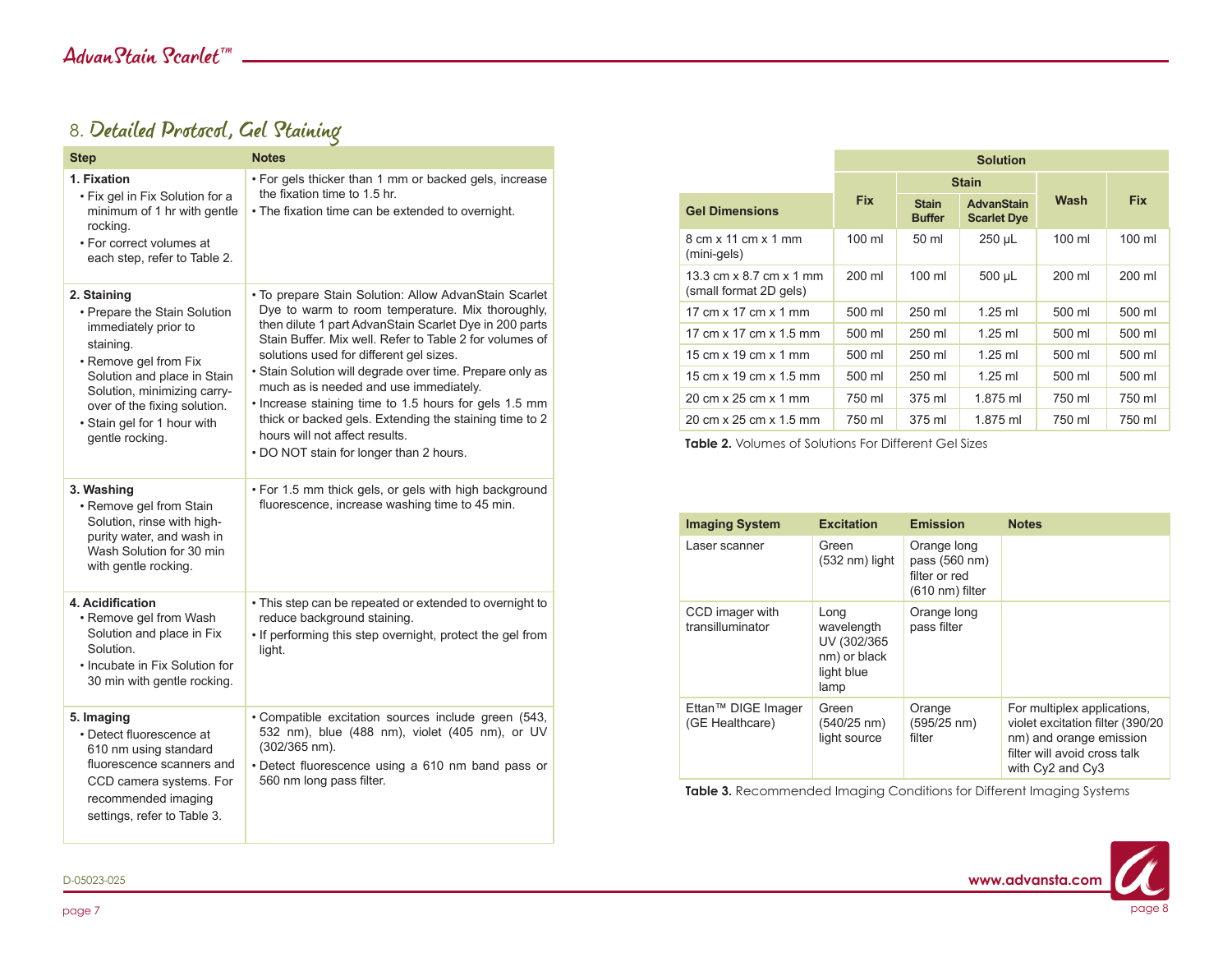### 9. Detailed Protocol, Blot Staining

| <b>Step</b>                                                                                                                                      | <b>Notes</b>                                                                                                                                                                                                                                                                                         |
|--------------------------------------------------------------------------------------------------------------------------------------------------|------------------------------------------------------------------------------------------------------------------------------------------------------------------------------------------------------------------------------------------------------------------------------------------------------|
| 1. Washing<br>• Following transfer, wash<br>blot for 5 min in water.<br>• Proceed to PVDF (2) or<br>Nitrocellulose (3) protocol.                 | • For best results, run the buffer front off the base of the<br>gel during electrophoresis prior to transfer.<br>. Do not allow membrane to dry during staining.<br>. For all steps, use 50 ml for small blots, 400 ml for<br>large.                                                                 |
| 2. PVDF protocol                                                                                                                                 |                                                                                                                                                                                                                                                                                                      |
| 2a. Staining<br>• Place blot protein side down<br>in Stain Solution.<br>• Stain blot with gentle<br>rocking for 15-30 min.                       | • Prepare Stain Solution: Allow AdvanStain Scarlet Dye<br>to warm to room temperature. Mix thoroughly. For<br>small blots, dilute 125 µl AdvanStain Scarlet Dye in<br>50 ml Stain Buffer, Mix well.<br>. For large blots, dilute 1 ml of AdvanStain Scarlet Dye<br>in 400 ml Stain Buffer. Mix well. |
| 2b. Acidification<br>• Place blot in Fix Solution<br>and incubate with gentle<br>rocking for 5 min.                                              | Blot will appear green.                                                                                                                                                                                                                                                                              |
| 2c. Wash<br>• Rinse blot 3 times with<br>100% ethanol for 2-3<br>min each, until green<br>background on blot has<br>been completely removed.     | Methanol may used instead of ethanol.                                                                                                                                                                                                                                                                |
| 2d. Drying<br>. Hang blot from a peg or dry<br>on wire mesh to allow blot to<br>dry evenly.<br>• Allow blot to dry completely<br>before imaging. |                                                                                                                                                                                                                                                                                                      |

# 9. Detailed Protocol, Staining Blots continued

| <b>Step</b>                                                                                                                                                               | <b>Notes</b>                                                                                                                                                                                                                                                                                       |
|---------------------------------------------------------------------------------------------------------------------------------------------------------------------------|----------------------------------------------------------------------------------------------------------------------------------------------------------------------------------------------------------------------------------------------------------------------------------------------------|
| 3. Nitrocellulose Protocol<br>3a. Staining<br>• Place blot protein side down<br>in Stain Solution<br>• Stain blot with gentle<br>rocking for 15-30 min.                   | • Prepare Stain Solution: Allow AdvanStain Scarlet Dye<br>to warm to room temperature. Mix thoroughly. For<br>small blots, dilute 125 µl AdvanStain Scarlet Dye in<br>50 ml Stain Buffer Mix well<br>• For large blots, dilute 1 ml of AdvanStain Scarlet Dye<br>in 400 ml Stain Buffer. Mix well. |
| 3b. Washing<br>• Wash blot 1 time in Wash<br>Solution for 5 min with<br>gentle rocking.<br>• Wash blot 2 times in high-<br>purity water for 5 min with<br>gentle rocking. |                                                                                                                                                                                                                                                                                                    |
| 3c. Drying<br>• Allow blot to dry completely<br>before imaging.                                                                                                           |                                                                                                                                                                                                                                                                                                    |

### 10. Destaining

AdvanStain Scarlet staining is reversible and the stain may be removed for subsequent analysis such as Western blotting.

**1. To destain while minimizing protein loss:**

Wash blot overnight in 50 mM ammonium carbonate.

#### **2. To rapidly destain PVDF membranes:**

Wash blot with 50% acetonitrile containing 30 mM ammonium carbonate for 15 min.

#### **3. To rapidly destain nitrocellulose membranes:**

Wash blot with 50% ethanol or methanol containing 50 mM ammonium carbonate for 15 min.

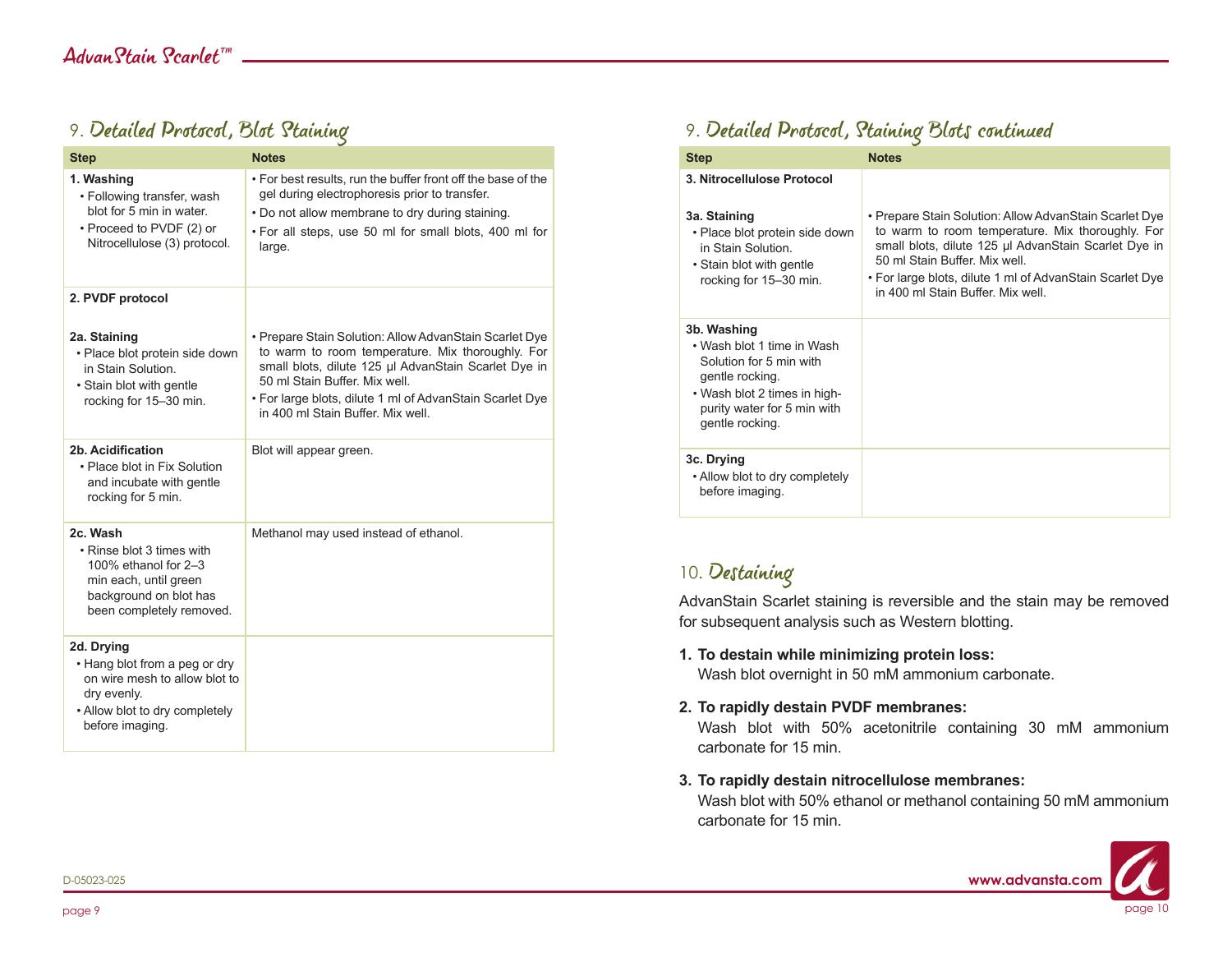### 11. Storage

Gels may be stored at 4 ºC in 1% citric acid and protected from light. For extended storage (up to 6 months), add AdvanStain Scarlet Dye to the storage solution at 1:200. Prior to imaging, rinse gels 2 x 15 min in Wash Solution. Incubating in Fix Solution for 15 minutes can reduce background.

Blots may be stored dry, in the dark, at room temperature.

### 12. Troubleshooting & FAQ

| <b>Problem</b>             | <b>Possible Solutions</b>                                                                                                                                                                  |
|----------------------------|--------------------------------------------------------------------------------------------------------------------------------------------------------------------------------------------|
| <b>High background</b>     | . Handle gels with clean non-powdered gloves, and<br>avoid contamination with dust.                                                                                                        |
|                            | . Ensure concentrated AdvanStain Scarlet Dye was<br>brought to room temperature and thoroughly mixed<br>prior to dilution.                                                                 |
|                            | . Ensure stain was thoroughly mixed into Stain Buffer<br>before adding to gel.                                                                                                             |
|                            | • Stain only one gel per tray.                                                                                                                                                             |
|                            | • Use high-purity water (distilled, Milli-Q, or equivalent).                                                                                                                               |
| No or low signal           | • Check pH during staining step; pH should be between<br>9.5 and 10.5. Carry-over acid from the fixation step can<br>result in poor staining.                                              |
|                            | . Stain may fade with long exposure times and<br>associated heating on CCD-based instruments.                                                                                              |
|                            | . Ensure stain concentrate was brought to room<br>temperature and mixed thoroughly before dilution.                                                                                        |
|                            | · Staining for over 2 hours in alkaline conditions<br>destabilizes proteins, and leads to diffusion of protein<br>bands from the gel matrix.                                               |
| <b>Negative staining</b>   | • Use high-quality SDS in the preparation and running<br>of the gel.<br>. Extend fixation time to overnight.<br>. Use correct volumes of Fix and Wash Solutions.<br>• Extend washing time. |
| <b>Speckled background</b> | . Filter buffers to remove dust or precipitates.<br>• Protect gel from airborne particles.                                                                                                 |

# 13. References

- 1. Bell, P.J.L. and Karuso, P. (2003). Epicocconone, a novel fluorescent compound from the fungus Epicoccum nigrum. *Journal of the American Chemical Society.* 125, 9304-9305.
- 2. Coghlan, D. R., Mackintosh, J. & Karuso, P. (2005). Mechanism of reversible fluorescent staining of protein with Epicocconone. *Organic Letters.* 7, 2401-240.
- 3. Mackintosh, J.A., Veal, D.A. and Karuso, P. (2005). FluoroProfile, a fluorescence based assay for rapid and sensitive quantification of proteins in solution. *Proteomics.* 5, 4673-4677.
- 4. Malmport, E., Mackintosh, J., Ji, H., Veal, D. & Karuso, P. (2005). Visualization of proteins electro-transferred on Hybond ECL and Hybond-P using Deep Purple Total Protein Stain. *GE-Healthcare Life Science News.* 19, 12-13.
- 5. Mackintosh, J.A., Choi, H.-Y., Bae, S.-H., Veal, D.A., Bell, P.J., Ferrari, B.C., van Dyk, D., Verrills, N.M., Paik, Y.-K. & Karuso, P. (2003). A fluorescent natural product for ultra sensitive detection of proteins in 1-D and 2-D gel electrophoresis. *Proteomics,* 3, 2273-2288.
- 6. Tannu, N.S. Sanchez Brambila, G.S., Kirby, P., Andacht, T.M. (2006). Effect of staining reagent on peptide mass fingerprinting from in-gel trypsin digestions: A comparison of Sypro Ruby and Deep Purple. *Electrophoresis,* 27, 3136 - 3143.
- 7. Nock, C.M., Ball, M. S., White, I. R., Skehel, J. M., Bill, L. and Karuso P. (2008). Mass Spectrometric Compatibility of Deep Purple and SYPRO Ruby total protein stains for high throughput proteomics using large format two dimensional gel electrophoresis. *Rapid Communications in Mass Spectrometry,* 22, 881-886.
- 8. Ball, M. S., Karuso, P. (2007). Mass Spectral Compatibility of Four Proteomics Stains. *Journal of Proteome Research,* 6, 4313-4320.